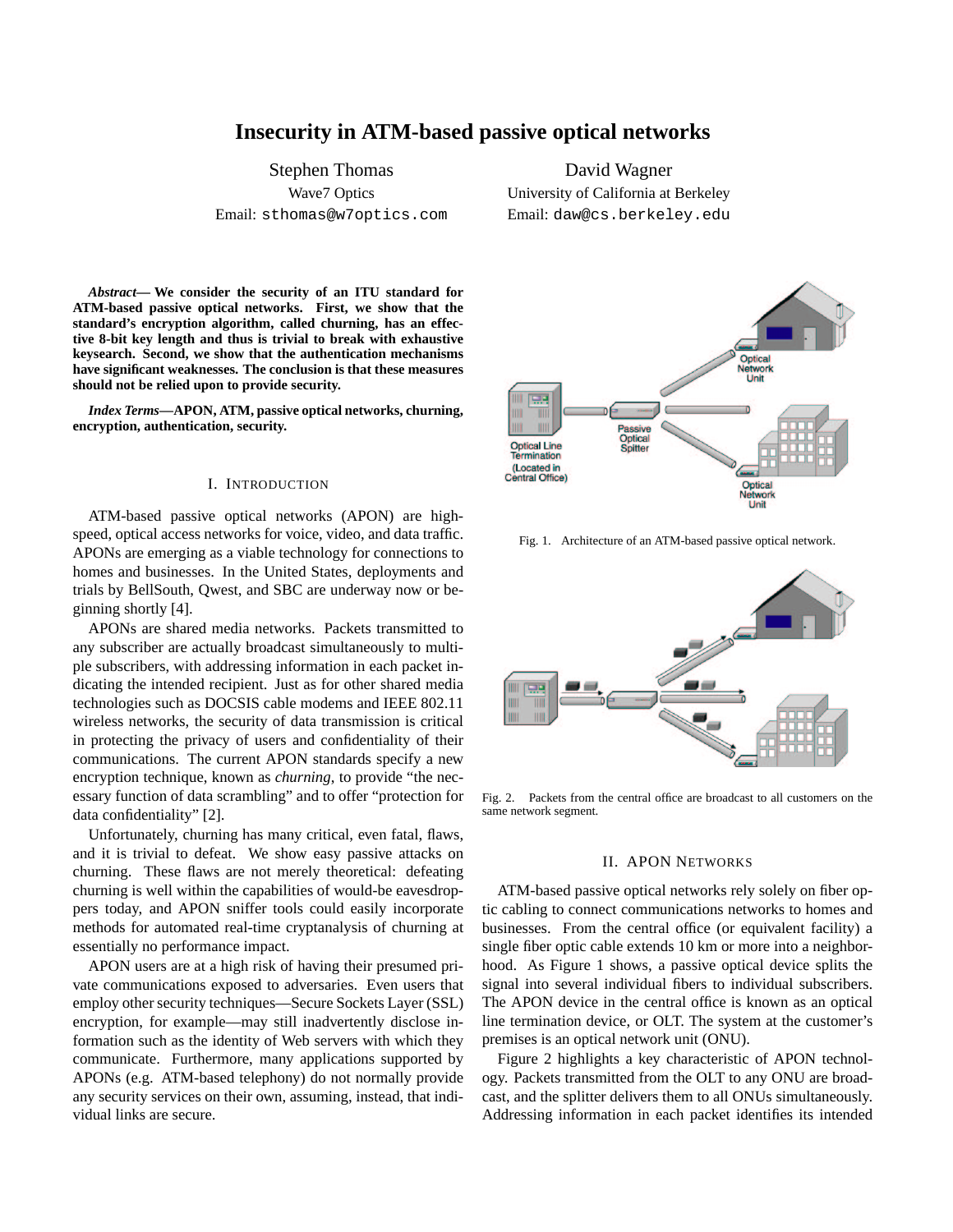destination; other ONUs are supposed to ignore the packet. Because APONs use broadcast transmission in this manner, they are a shared media network. Note, however, that the splitter is a one-way device. Packets transmitted by any ONU are delivered only to the OLT; other ONUs do not see these packets.

### *A. Authentication*

APON networks support a primitive form of password-based authentication. The mechanism allows the OLT to query any ONU for its password. The standards explicitly allow the OLT to avoid maintaining a database of ONU passwords. If an OLT does not maintain a password database, it is expected to simply trust the first password it receives from an ONU and use that password for future authentication! The serious security risks inherent in this scheme should be self-evident. Furthermore, even this weak authentication scheme is optional [2, §8.3.5.7], and press reports [3] indicate that not all vendors support it.

# *B. Encryption*

APON networks use a very low grade encryption mechanism known as churning to provide confidentiality for packets broadcast from the OLT. Churning is a simple substitution cipher operating on 4-bit nibbles. The substitution scheme is a non-linear function that uses 8-bit keys; the upper and lower nibbles of each byte use separate keys. The specific plaintext-to-ciphertext mapping does not change until the key is updated. Key updates are supposed to occur at least once every second. However, at APON data rates of 622 Mbit/s, even one second of data provides a significant amount of ciphertext for the cryptanalyst.

Churning is used only on the downstream link, to encrypt packets broadcast by from the central office. We note that, because the downstream link is a broadcast channel, it is easy for a customer to intercept all packets destined for any other customer on the same network; physical layer issues such as clocking and ATM frame synchronization are not a barrier to passive eavesdropping on ciphertext sent via the downstream link. Data sent upstream to the OLT is transmitted in the clear, on the assumption that eavesdropping on a fiber optic link is likely to be difficult due to the physical properties of the medium.

# *C. Definition of the churning cipher*

The ITU standard describes the churning cipher as a mapping from 8-bit plaintexts to 8-bit ciphertexts that operates under the control of a single 24-bit key. We refer to the standard for the official description of the cipher [2].

Instead, we give here an equivalent description as a mapping that transforms a 4-bit plaintext into a 4-bit ciphertext under the control of an 8-bit key  $k = \langle k_1, \ldots, k_8 \rangle$ . The specific choice of function is not especially relevant to our analysis, but we describe it here to allow others to verify the correctness of our equivalent description. Define a controlled swap function  $\sigma$ given by  $\sigma_b(x_0, x_1) = \langle x_b, x_{1-b} \rangle$ , and let  $\tau$  denote the parallelswap function defined by  $\tau_{b,b'}(x,x') = \langle \sigma_b(x), \sigma_{b'}(x') \rangle$ .

Also, define a bit permutation  $\pi$  by  $\pi(x_0, x_1, x_2, x_3)$  =  $\langle x_0, x_2, x_1, x_3 \rangle$ , and write  $x \oplus y$  for the XOR of x and y. Then the churning cipher is given by

$$
S_k(x) = \tau_{k_7,k_8}(\pi(\tau_{k_1,k_2}(x)) \oplus \langle k_3,k_4,k_5,k_6 \rangle),
$$

which defines a permutation  $S_k$  on the set of 4-bit values. Finally,  $S_k$  is applied to the 4-bit nibbles of the cipher. The high nibbles use one 8-bit key, and the low nibbles use another 8-bit key.

Note that the key schedule is presented slightly differently here than in the standard<sup>1</sup>, but both formulations turn out to be equivalent. In particular, the standard claims to use a 24-bit key, but the designers seem to have overlooked that there are large key equivalence classes, and so the effective key length is at most 16 bits, a fact that follows immediately from our description.

# III. ATTACKS

### *A. Exhaustive keysearch*

Because the nibble-substitution cipher uses only an 8-bit key, it is easy to try all possibilities for the key through exhaustive search. Given some intercepted ciphertext, one can try decrypting this ciphertext under each possible key and looking for a decryption that appears meaningful. It will not be hard to recognize the correct key value: there is likely to be a great deal of known plaintext (for instance, from TCP/IP headers), and at 622 Mbit/s, one second gives plenty of data to work with. By repeating the attack once for the high nibble and then again for the low nibble, we are sure to recover the key after at most  $2^9$ trial decryptions.

Even when known plaintext is not available, we expect that the decidedly non-uniform statistics of typical network traffic will allow easy recognition of correct guesses at the key value. For instance, one common case is ASCII text, where the high bit of every byte is always zero; as a consequence, if we find a packet containing several dozen consecutive characters each of which decrypt under some guess at the key to bytes with their high bit zero, then we can safely conclude that we have found the right key value.

## *B. Re-keying*

The standard calls for the churning key to be changed once every second. The new key is transmitted in the clear from the ONU (the customer) to the OLT on the non-broadcast upstream link, and thus is not susceptible to easy eavesdropping by other customers. This re-keying was apparently introduced in an attempt to harden the standard. However, these key changes do not provide effective protection against our exhaustive keysearch attacks, because it is easy to repeat the keysearch attack every time the key is changed.

 $1$ We give a few equations to help in converting between our notation (namely, k) and the notation of the standard (namely,  $P1, \ldots, P16, K1, \ldots, K10$ ). The low nibble uses  $k = (K1 \oplus P1, K1 \oplus P3, K3, K4, K5, K6, K2 \oplus$  $P2, K2 \oplus P4$ . Also, the high nibble uses  $k = \langle K1 \oplus P5, K1 \oplus P6 \rangle$  $P7, K7, K8, K9, K10, K2 \oplus P6, K2 \oplus P8$  [2, §8.3.5.6].